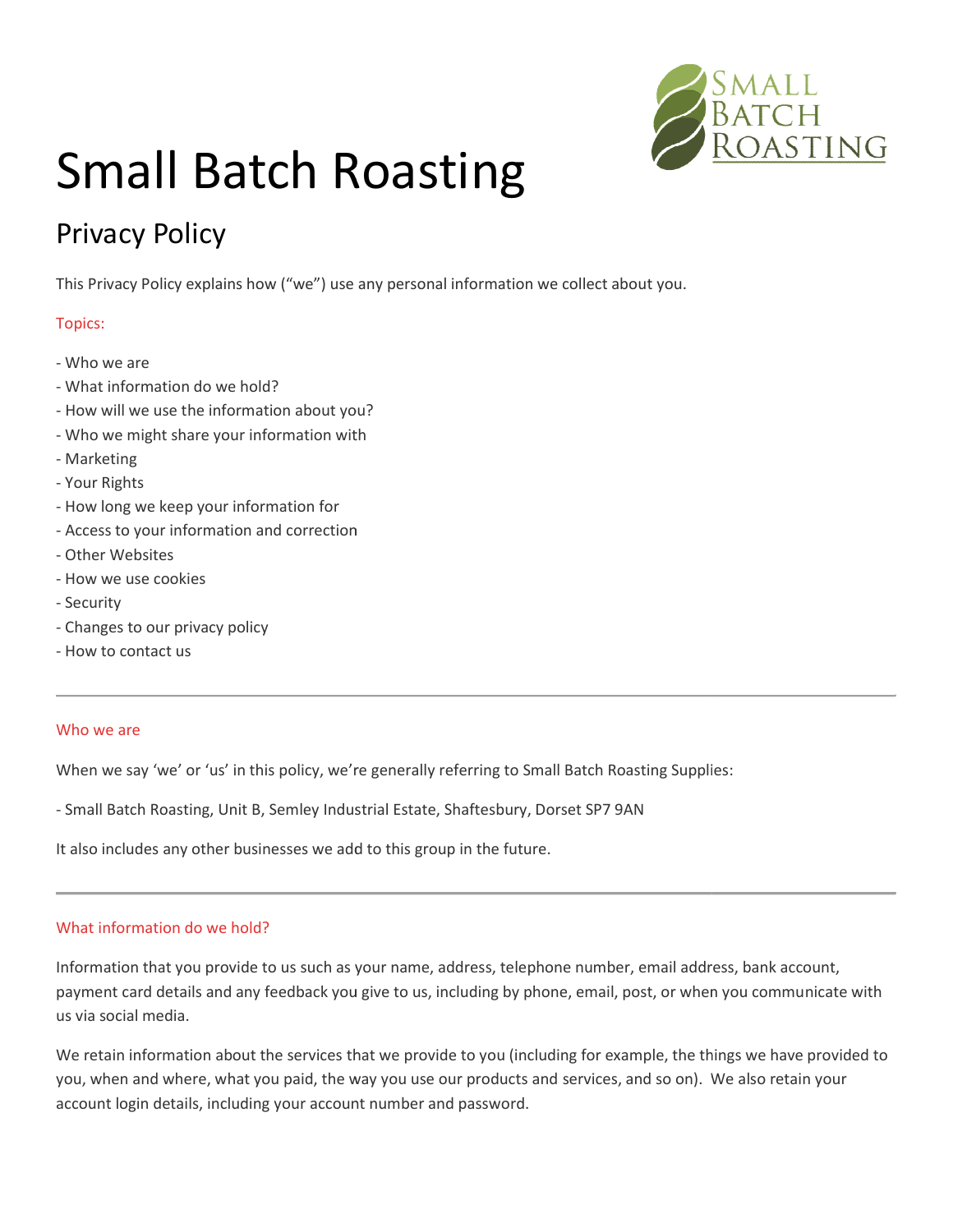As you move around our website, we will collect technical information about your visit, such as which pages you visit, how often you visit and what links you click on, the Internet protocol (IP) address used to connect your computer to the internet, your login information, browser type and version, operating system and platform.

We retain your contact details and details of the emails and other electronic communications you receive from us, including whether that communication has been opened and if you have clicked on any links within that communication. We want to make sure that our communications are useful for you, so if you don't open them or don't click on any links in them, we know we need to improve our communications with you.

We retain information from other sources such as specialist companies that provide customer information (like credit reference agencies, fraud prevention agencies, claims databases marketing and research companies) social media providers, as well as information that is publicly available.

# How will we use the information about you?

The information we collect may be used to:

- Make available our Services and Products to you;
- Process your orders;
- Take payment from you or give you a refund;

- Personalise your website experience, for example by understanding your location or how you use our website to provide you with personalised offers;

- Help us ensure that our customers are genuine and to prevent fraud;
- Conduct market research, either ourselves or with reputable agencies;
- For statistical analysis;

- Help us understand more about you as a customer, the products and services you consume, the manner in which you consume them and how you shop on the Small Batch Roasting website, so we can serve you better;

- Find ways to improve our Services and websites;
- Contact you about products and services from us and other suppliers;
- Provide you with online advertising;
- Help answer your questions and solve any issues you have.

# Who we might share your information with?

- We do not, and will not, sell any of your personal data to any third party – including your name, address, email address or financial information.

However, we may share your data with the following categories of companies as an essential part of being able to provide our services to you, as set out in this statement:

- Companies that do things to get your purchases to you, such as payment service providers, warehouses, order packers, and delivery companies

- Professional service providers, such as marketing agencies, advertising partners and website hosts, who help us run our business

- Credit reference agencies, law enforcement, leasing companies and fraud prevention agencies, so we can help tackle fraud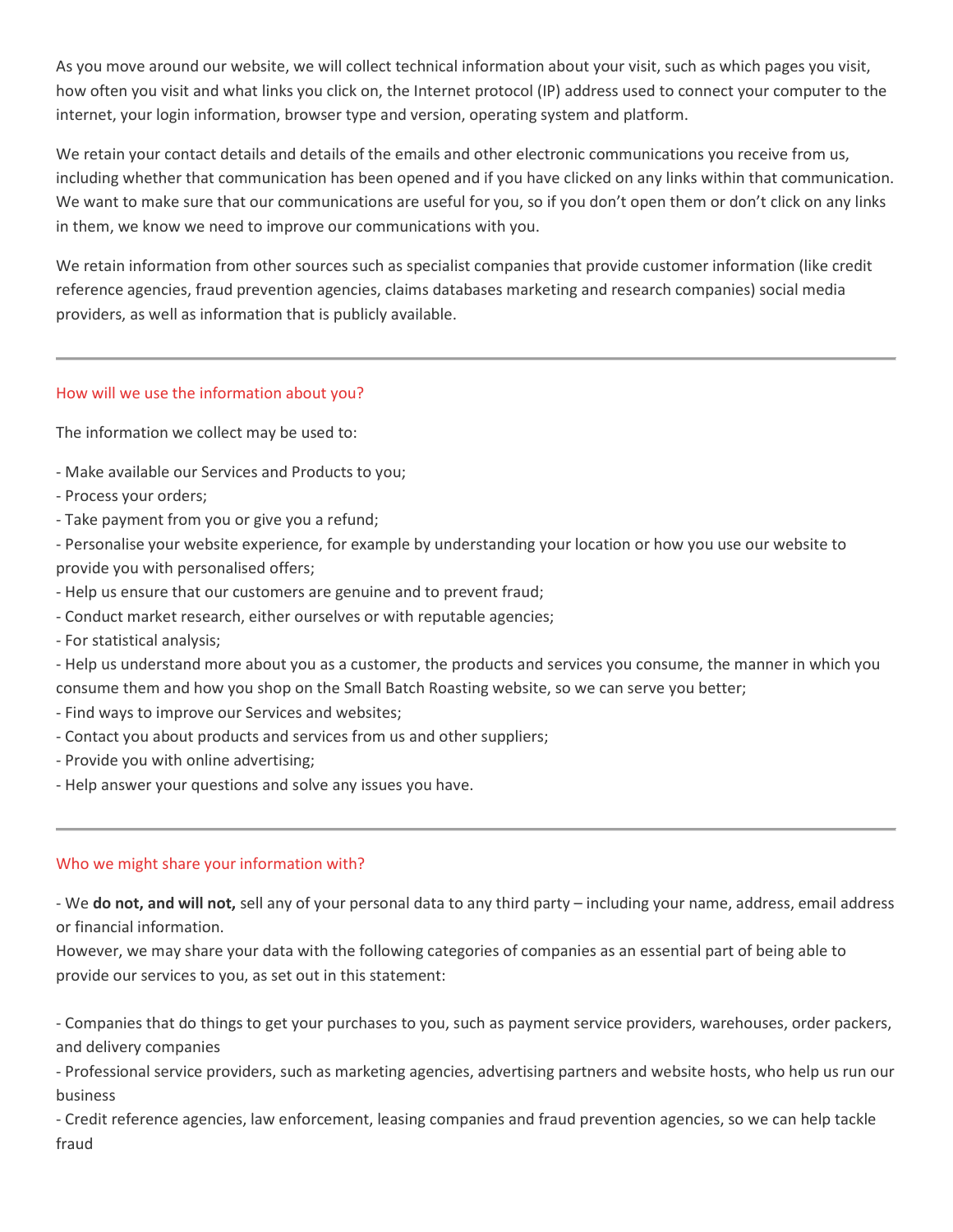# Marketing

We would like to tell you about the great offers, ideas, products and services of Small Batch Roasting from time to time that we think you might be interested in. If you have said we can, we'll send you marketing messages by email, to keep you aware of what we're up to and to help you see and find our products. You can stop receiving marketing messages from us at any time.

You can do this:

- By clicking on the 'unsubscribe' link in any email
- By contacting sales@smallbatchroasting.co.uk

Once you do this, we will update your profile to ensure that you don't receive further marketing messages. Please note that it may take a few days for all our systems to be updated and you may still get messages from us while we process your request.

Stopping marketing messages will not stop service communications. Service communications can have included receipt of purchase, delivery information and information to support technical issues.

#### Your Rights

You have the right to access the personal information that we hold about you in many circumstances. This is sometimes called a 'Subject Access Request'. If we agree that we are obliged to provide personal information to you (or someone else on your behalf), we will provide it to you or them, free of charge. Before providing personal information to you or another person on your behalf, we may ask for proof of identity and sufficient information about your interactions with us that we can locate your personal information.

If any of the personal information we hold about you is inaccurate or out of date, you may ask us to correct it. If you would like to exercise these rights, please contact us as set out below.

You have the right to object to us processing your personal information if we are not entitled to use it any more, to have your information deleted if we are keeping it too long or have its processing restricted in certain circumstances. If you would like to exercise this right, please contact us as set out below.

# How long will we keep your information for?

We will retain a record of your personal information. This is done in order to provide you with a high quality and consistent service across our group. We will always retain your personal information in accordance with law and regulation and never retain your information for longer than is necessary.

# Other Websites

We sometimes provide you with links to other websites, but these websites are not under our control. Therefore, we will not be liable to you for any issues arising in connection with their use of your information, the website content or the services offered to you by these websites. We advise you to consult the privacy policy and terms and conditions on each website to see how each supplier may process your information.